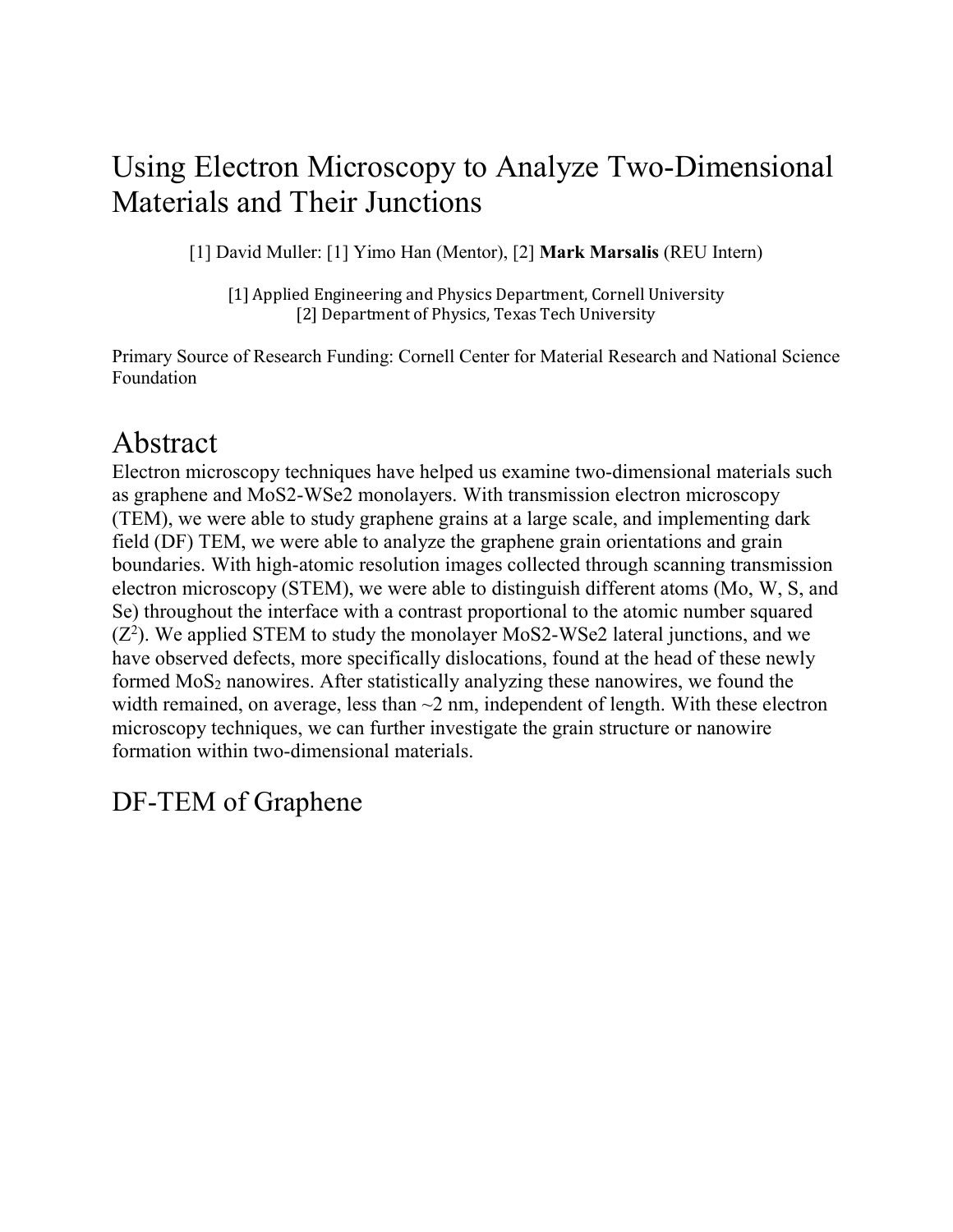To observe two-dimensional materials, especially graphene, we use transmission electron microscopy (TEM). In TEM, electron beams are deflected by magnetic lenses, resulting in parallel beams that are perpendicular to the sample shown in Fig. 1. While spanning a large region, some electrons are reflected, deflected, or travel through the material,

depending on the sample density. Some electrons that travelled through graphene produced a diffracted image, and then obtained a diffraction DF-TEM, the objective aperture selects a portion of the outer-ring diffraction pattern, even though it is the same



*Figure 1:Schematic of TEM and STEM.*

region, a dark field image will appear slightly different at different aperture placements shown in Fig. 2.

This contrast is given by Bragg's Law, which states, an electron will interact with a crystal lattice and be deflected at an angle determined by the spacing and orientation of the atomic planes in the crystal, therefore, some electrons will be collected in one aperture as opposed to another, giving us slightly different images that reflect the different orientation of the local lattice.



*Figure 2DF-TEM diffraction pattern of graphene with DF images (inserts) correlating to specific aperture placements (circles).*

#### Under DF-TEM, graphene

grain boundaries and orientations can be examined. Grain boundaries are lines of defects or dislocations that separate different grain orientations, which refer to the grain size, shape, and lattice orientation. To see all the grain orientations and boundaries, we created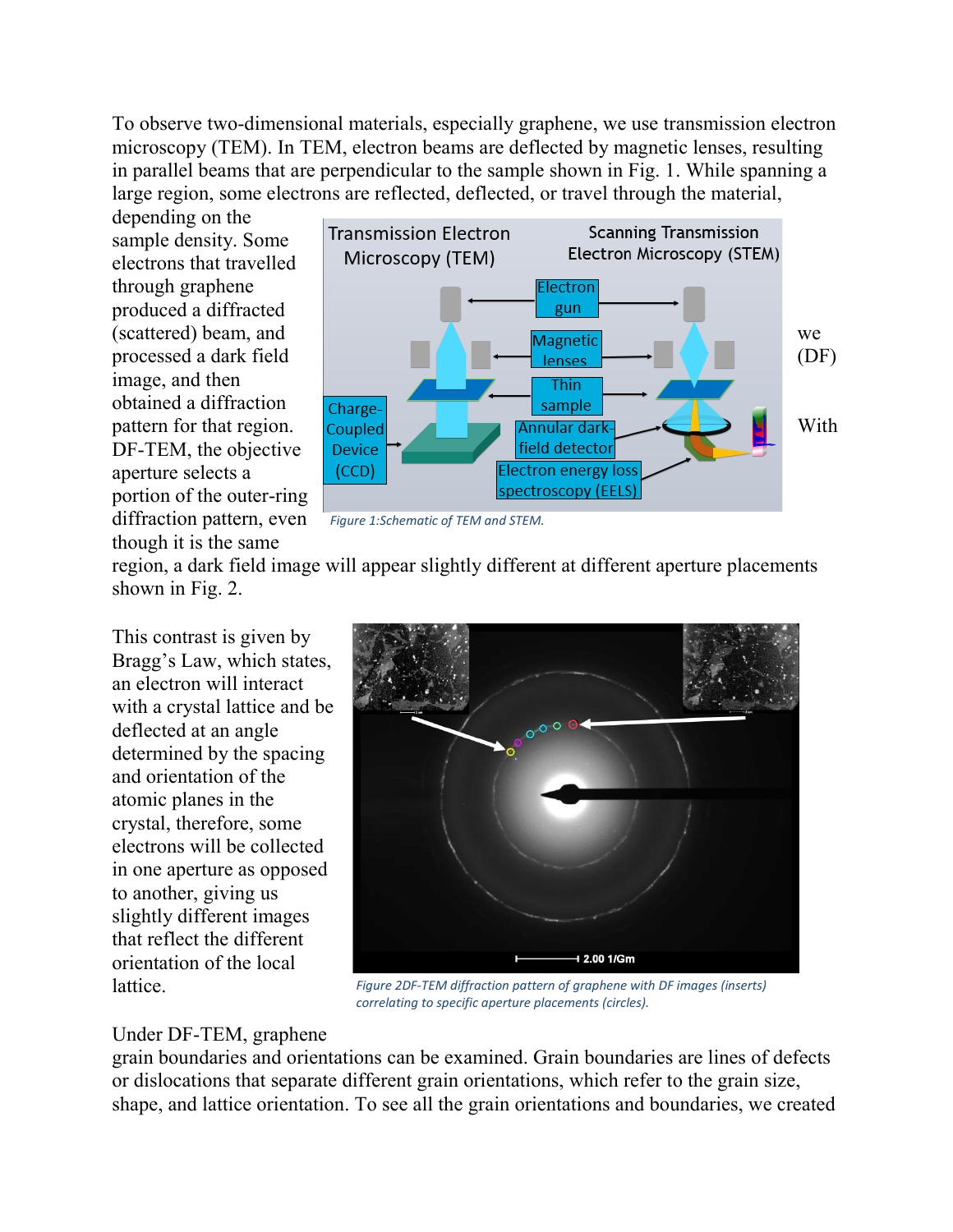false-color composite images of graphene in correlation to specific aperture placements on the diffraction pattern (figure not shown).

### STEM of MoS2-WSe2 Junction

For MoS2-WSe2 monolayers, we gathered high-atomic resolution images through scanning transmission electron microscopy (STEM), and we're able to see individual atoms (Mo, W, S, and Se) within the lattice. STEM works similarly to TEM, but the electron beam is deflected onto a small atomic-scale region on our sample. After interacting with the sample, the electron beam behavior is similar to TEM, but, shown in Fig. 1, electrons are collected by an annular dark field (ADF) detector, producing ADF-STEM images. Simultaneously, we use electron energy-loss spectroscopy (EELS) to collect stray electrons that were not gathered by the ADF detector, and this identifies elements and other local information like atomic dimensions or electronic structures. Then, a high-atomic resolution image is produced with a contrast that is proportional to the atomic number squared  $(Z^2)$ .

After observing the high-atomic ADF-STEM images of MoS2-WSe2 junctions, we found MoS2 nanowire formations within WSe2 shown in Fig. 3. In Fig. 3

we found dislocations at the head of these nanowires. From these images, we compiled a

data set for the number of nanowires found at the interface, and gathered statistics regarding nanowire dimensions. The histogram in Fig. 4 shows a Poisson distribution, and we found the most reoccurring length was  $\sim$ 5 unit cells. In Fig. 4 (insert), we observed that  $\sim$ 93.3  $\pm$  9.66% of the nanowires did not exceed an average width greater than  $~6$  unit cells, regardless of length, but we're unsure what caused some nanowires to grow beyond this width, and more data is required for an accurate percentage.



Figure 4: *Figure 3Figure 3STEM image of MoS2-WSe2 junction with an insert showing a dislocation schematic.*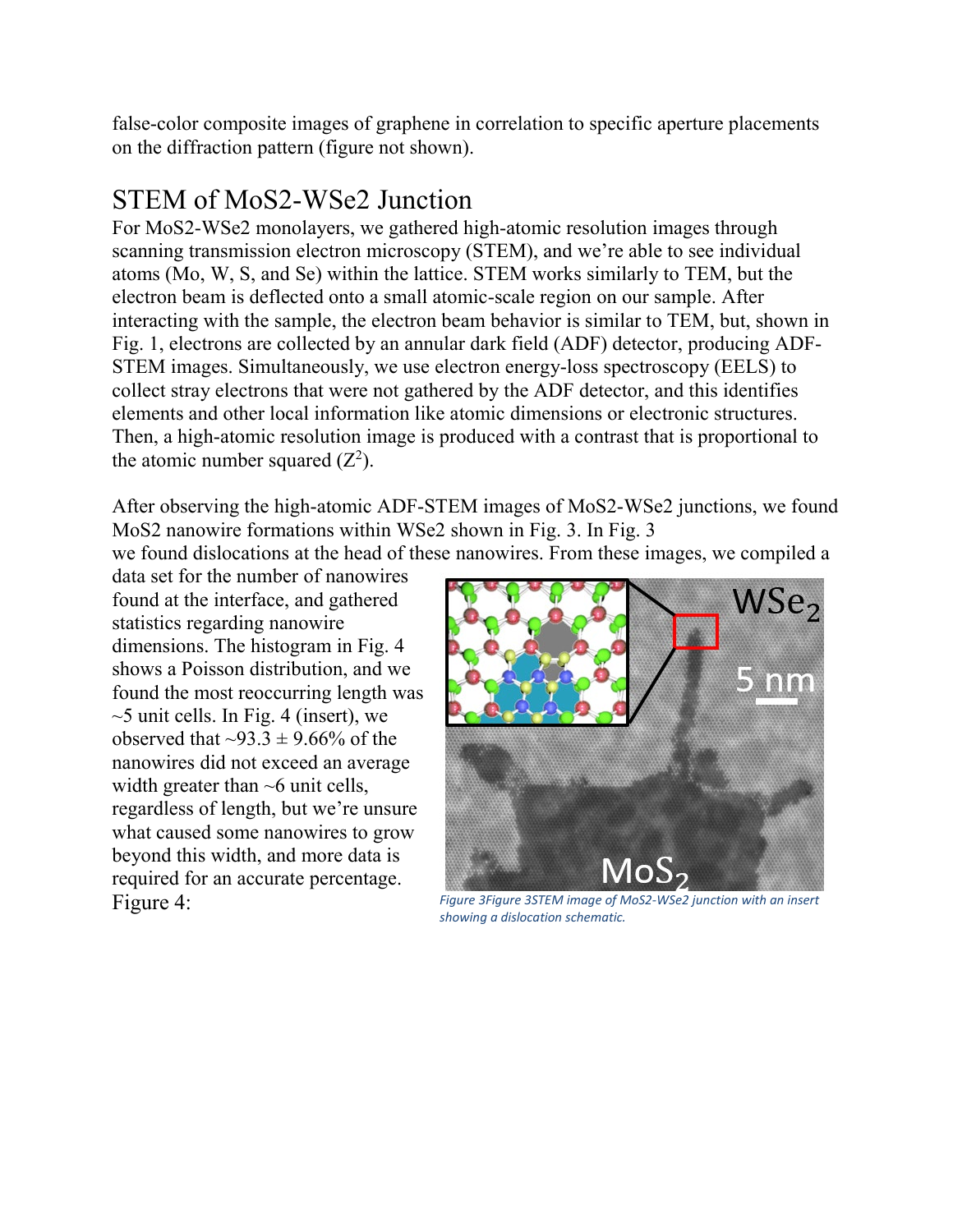

*Figure 4Nanowire statistics show a histogram of the length and scatter plot of length versus width (insert).*

#### Conclusion

For our research, TEM was shown to be more efficient for observing large scale areas of graphene while STEM was better suited for atomic scale observation of  $MoS<sub>2</sub>-WSe<sub>2</sub>$ lateral junctions. DF-TEM was useful in the analysis of graphene grain boundaries and orientations. With atomic resolution ADF-STEM, we examined monolayer  $MoS<sub>2</sub>-WSe<sub>2</sub>$ lateral junctions, and detected  $MoS<sub>2</sub>$  nanowires with dislocations present at the head. We gathered statistics for the nanowires and found the most frequent length was  $\sim$ 5 unit cells, and  $\sim$ 93.3  $\pm$  9.66% of the nanowires exhibited a width less than  $\sim$ 6 unit cells regardless of length, but more data is needed for an accurate percentage. We hope to further understand how and why these nanowires formed at the MoS2-WSe2 junction in order to better predict their behavior. In the future, we can envision using similar microscopy techniques to study other two-dimensional materials.

### Acknowledgements

Special thanks to my PI David Muller, mentor Yimo Han, Dr. Julie Nucci, and the Muller research group for providing a valuable research experience for me this summer. Also, thank you to Ming-Yang Li and Lian-Jong Li for producing our materials. The Electron Microscope facility support by Cornell Center for Materials Research, an NSF MRSEC (DMR-1120296). This material is based upon work supported by the National Science Foundation (Platform for the Accelerated Realization, Analysis, and Discovery of Interface Materials (PARADIM) under Cooperative Agreement No. DMR-1539918.)